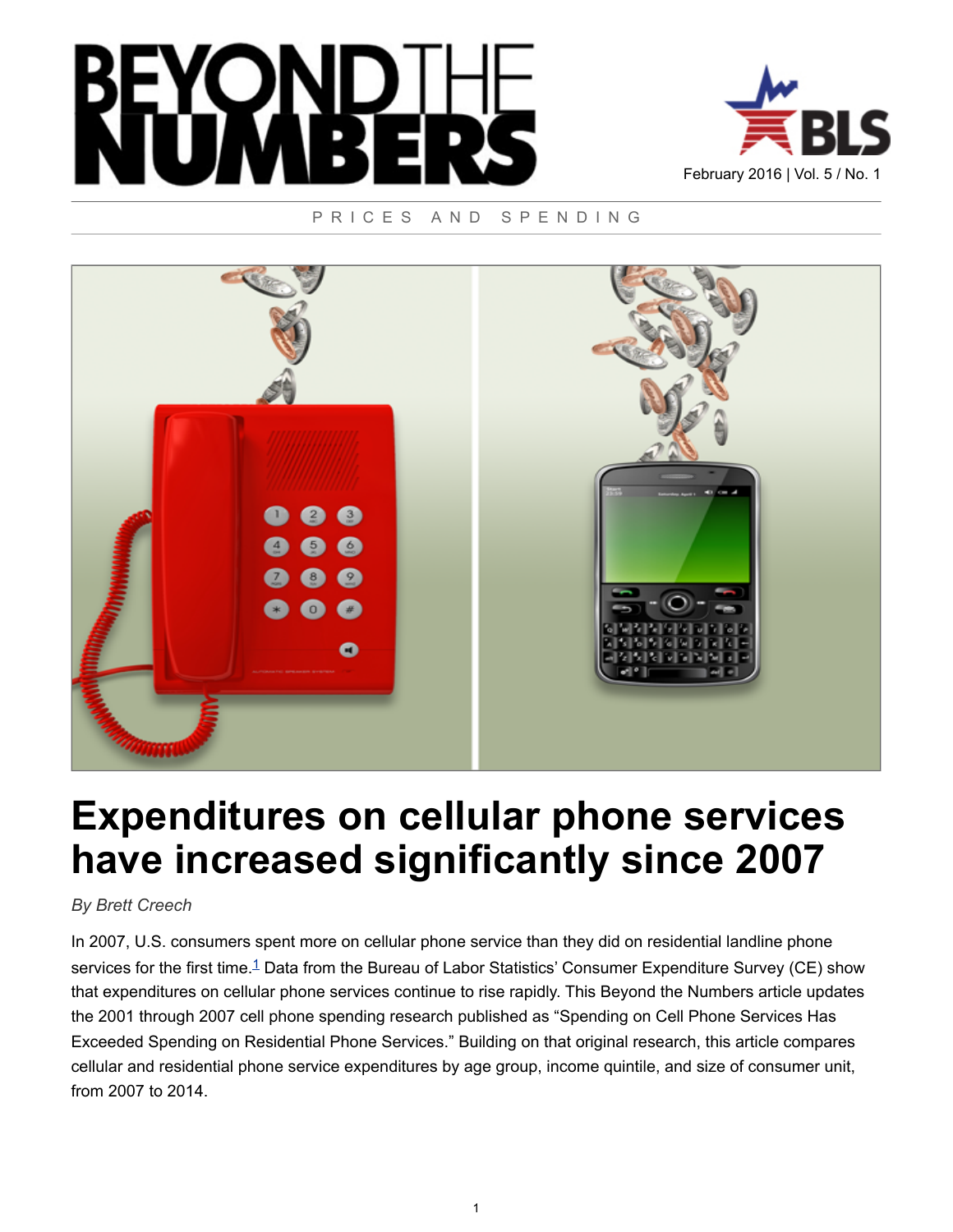### **Trends in telephone services expenditures**

Annual expenditures for cellular phone services increased from \$608 per consumer unit in 2007 to \$963 in 2014 —an increase of 58.4 percent. (See chart 1.) During the same period, the Consumer Price Index for All Urban Consumers (CPI-U) for wireless telephone services declined by 10.9 percent. In contrast to cellular phone service spending, expenditures for residential phone services decreased from \$502 per consumer unit to \$353, a decrease of 29.7 percent over the same time period. CE separates out Internet services from both cellular and residential telephone service. The amount gets mapped to the classification "Computer Information Services."



Chart 1. Average annunal expenditures in cellular and residential phone services,

Table 1 shows the average annual expenditures and percentage distribution for telephone, cellular phone and residential phone services from 2007 to 2014. In 2007, spending on cellular phone services as a share of total phone service spending was approximately 55 percent, while residential phone service spending made up the remaining 45 percent. However, in 2014, the ratio of cellular phone service expenditures to residential phone service expenditures was almost 3 to 1 (73.2 percent to 26.8 percent). In 2001, the opposite was true: the ratio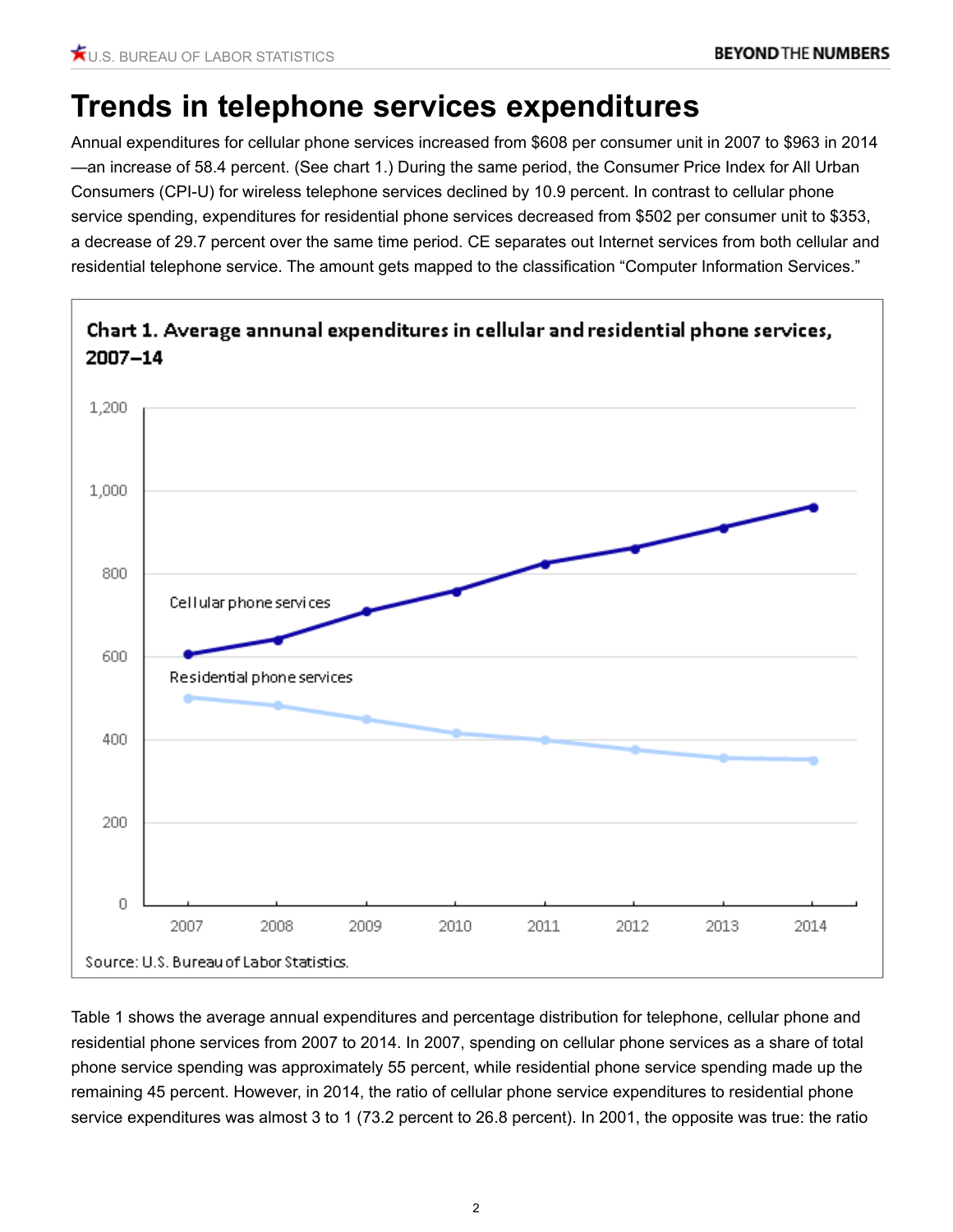<span id="page-2-0"></span>was greater than 3 to 1 (77 percent to [2](#page-5-1)3 percent) for residential phones compared to cellular phones.<sup>2</sup> Clearly, chart 1 illustrates the trend that cellular phone services expenditures have risen while residential phone expenditures have fallen.

|      | <b>Telephone services</b> |              |                    | <b>Cellular phone service</b> | <b>Residential phone service</b> |                     |  |  |
|------|---------------------------|--------------|--------------------|-------------------------------|----------------------------------|---------------------|--|--|
| Year | <b>Expenditure</b>        | <b>Total</b> | <b>Expenditure</b> | Percentage of total           | <b>Expenditure</b>               | Percentage of total |  |  |
| 2007 | \$1,110                   | 100.0        | \$608              | 54.8                          | \$502                            | 45.2                |  |  |
| 2008 | 1,127                     | 100.0        | 643                | 57.1                          | 484                              | 42.9                |  |  |
| 2009 | 1,162                     | 100.0        | 712                | 61.3                          | 450                              | 38.7                |  |  |
| 2010 | 1,178                     | 100.0        | 760                | 64.5                          | 418                              | 35.5                |  |  |
| 2011 | 1,226                     | 100.0        | 826                | 67.4                          | 401                              | 32.7                |  |  |
| 2012 | 1,239                     | 100.0        | 862                | 69.6                          | 377                              | 30.4                |  |  |
| 2013 | 1,271                     | 100.0        | 913                | 71.8                          | 358                              | 28.2                |  |  |
| 2014 | 1,315                     | 100.0        | 963                | 73.2                          | 353                              | 26.8                |  |  |

| Table 1. Average annual expenditures and percentage distribution of telephone expenditures for all |
|----------------------------------------------------------------------------------------------------|
| consumer units, 2007-14                                                                            |

Source: U.S. Bureau of Labor Statistics.

# **Age group**

<span id="page-2-1"></span>From 2007 to 2014, the oldest age group had the highest percentage change in cellular phone service expenditures. (See table 2.) Cellular phone service expenditures for reference persons (one of the persons in the consumer unit who owns or rents the unit's home) $3$  65 years and older increased by 102.3 percent from 2007 to 2014. This includes an increase of 135.1 percent for reference persons age 75 years and older. However, the 75-years-and-older age group is the only age group for which the share of cellular phone service expenditures to total telephone service expenditures was below 50 percent. Reference persons under 25 years had the highest percentage share allocated to expenditures on cellular phone services in 2007 and in 2014 (75.3 percent and 89.9 percent respectively). However, at 20.9 percent they had the lowest percentage increase in average annual cellular phone service expenditures from 2007 to 2014. Interestingly, in 2014, the percentage of reference persons under age 25 that reported cellular phone expenditures but no residential phone expenditures was 54.1 percent. This is compared with 27.7 percent for reference persons age 65 years and older.

With reference to age, spending on cellular phone services as a share of total telephone services consistently falls with increasing age: from 89.9 percent for the under-25-age group and dropping to 38.6 percent for the 75 and-older group. At the same time, the percentage change in dollars spent on cellular phone services from 2007 to 2014 consistently increases by age group. Table 2. Average annual expenditures (AAE) on cellular phone service spending, as a share of telephone expenditures, and percentage change from 2007 to 2014 by age group.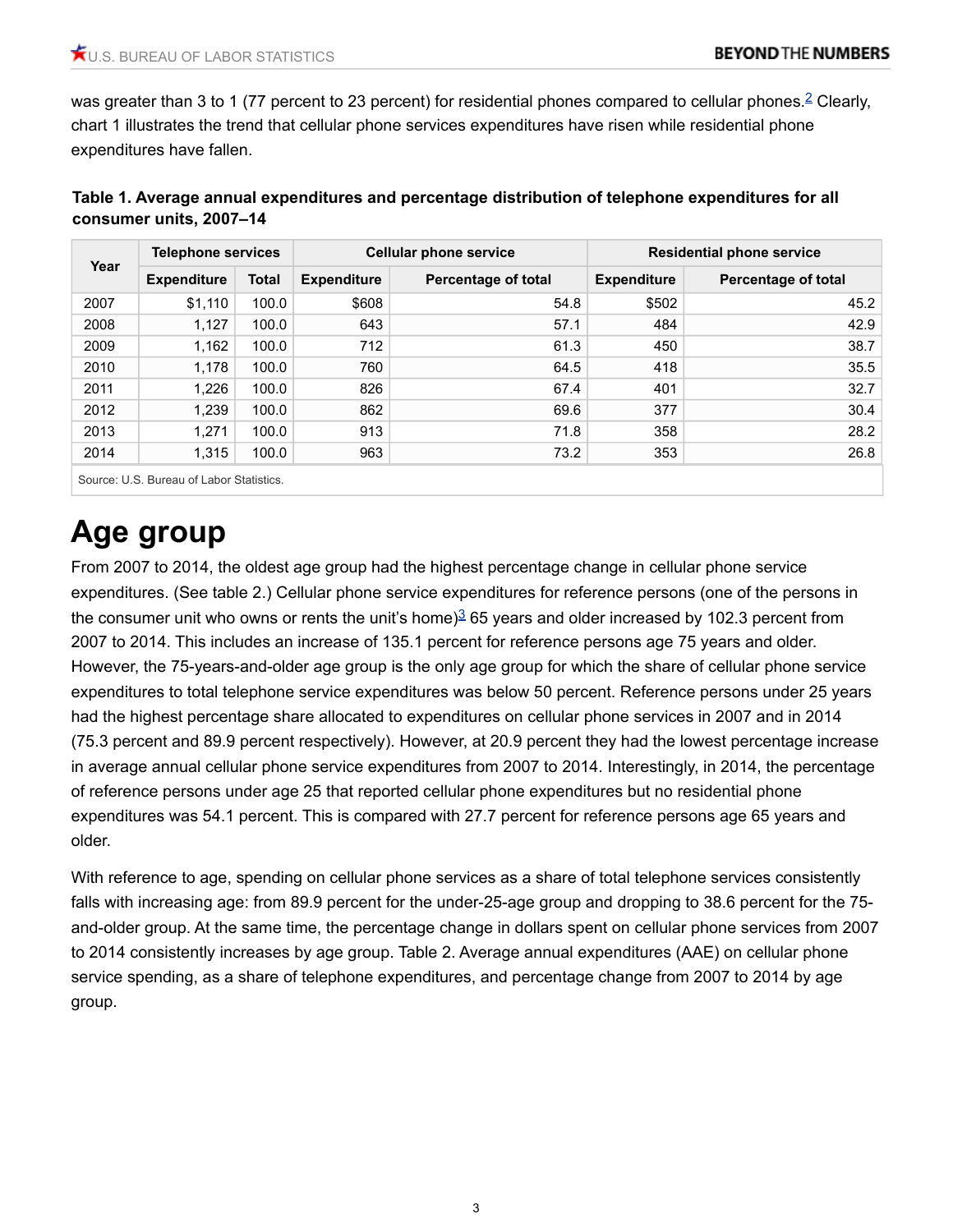|                    | 2007        |                      | 2014               |                      | Change        |                           |
|--------------------|-------------|----------------------|--------------------|----------------------|---------------|---------------------------|
| Age group          | Expenditure | <b>Percent share</b> | <b>Expenditure</b> | <b>Percent share</b> | <b>Dollar</b> | <b>Percent in dollars</b> |
| Under 25 years     | \$560       | 75.3                 | \$677              | 89.9                 | \$117         | 20.9                      |
| $25-34$ years      | 728         | 66.5                 | 1,048              | 87.8                 | 320           | 44.0                      |
| 35-44 years        | 757         | 58.5                 | 1,250              | 80.7                 | 493           | 65.1                      |
| 45-54 years        | 753         | 56.6                 | 1,248              | 76.6                 | 495           | 65.7                      |
| 55-64 years        | 546         | 48.1                 | 970                | 69.1                 | 424           | 77.7                      |
| 65 years and older | 264         | 32.8                 | 534                | 50.1                 | 270           | 102.3                     |
| 65-74 years        | 374         | 39.5                 | 675                | 56.9                 | 301           | 80.5                      |
| 75 years and older | 148         | 22.5                 | 348                | 38.6                 | 200           | 135.1                     |

### **Table 2. Average annual expenditures on cellular phone service spending, as a share of telephone expenditures, and percentage change from 2007 to 2014 by age group**

Source: U.S. Bureau of Labor Statistics.

### **Income quintile**

<span id="page-3-0"></span>Cellular phone service expenditures increased across all income quintiles, from a range of 49.6 percent for the second income quintile to 62.2 percent for the fourth income quintile from 2007 through 201[4](#page-5-3).<sup>4</sup> (See table 3.) In terms of share of overall phone service expenditures, in 2007, the highest income quintile had the largest share of cellular phone service expenditures, compared with telephone service expenditures (58.9 percent), and in 2014, the fourth income quintile had the highest percentage share (77.2 percent). The fourth income quintile had the biggest increase in cellular phone share as well.

**Table 3. Average annual expenditures in cellular phone service spending, percentage share of total telephone service expenditures, and percentage change from 2007 to 2014 for cellular phone service expenditures by income quintile**

|                    |                    | 2007                 |                    | 2014                 | Change        |                           |  |
|--------------------|--------------------|----------------------|--------------------|----------------------|---------------|---------------------------|--|
| Income quintile    | <b>Expenditure</b> | <b>Percent share</b> | <b>Expenditure</b> | <b>Percent share</b> | <b>Dollar</b> | <b>Percent in dollars</b> |  |
| Lowest 20 percent  | \$278              | 43.4                 | \$445              | 62.8                 | \$167         | 60.1                      |  |
| Second 20 percent  | 462                | 51.2                 | 691                | 68.3                 | 229           | 49.6                      |  |
| Third 20 percent   | 602                | 54.7                 | 939                | 73.5                 | 337           | 56.0                      |  |
| Fourth 20 percent  | 762                | 57.7                 | 1,236              | 77.2                 | 474           | 62.2                      |  |
| Highest 20 percent | 933                | 58.9                 | 1,503              | 76.1                 | 570           | 61.1                      |  |
|                    |                    |                      |                    |                      |               |                           |  |

Source: U.S. Bureau of Labor Statistics.

## **Size of household**

<span id="page-3-1"></span>From 2007 to 2014, expenditures for cellular phone services increased from a range of 38.7 percent for oneperson consumer units to 70.9 percent for consumer units of 5 or more persons. (See table 4.) One-person consumer units have the lowest share of cellular expenditures compared with telephone service expenditures for all household size groups, but the share increased from 49 percent in 2007 to 64.3 percent in 2014.<sup>[5](#page-5-4)</sup> Reference person's age 75 and older made up 17.5 percent of all single consumer units as of as of 2014. Consumer units with four persons had the highest share (58.8 percent) of telephone service expenditures on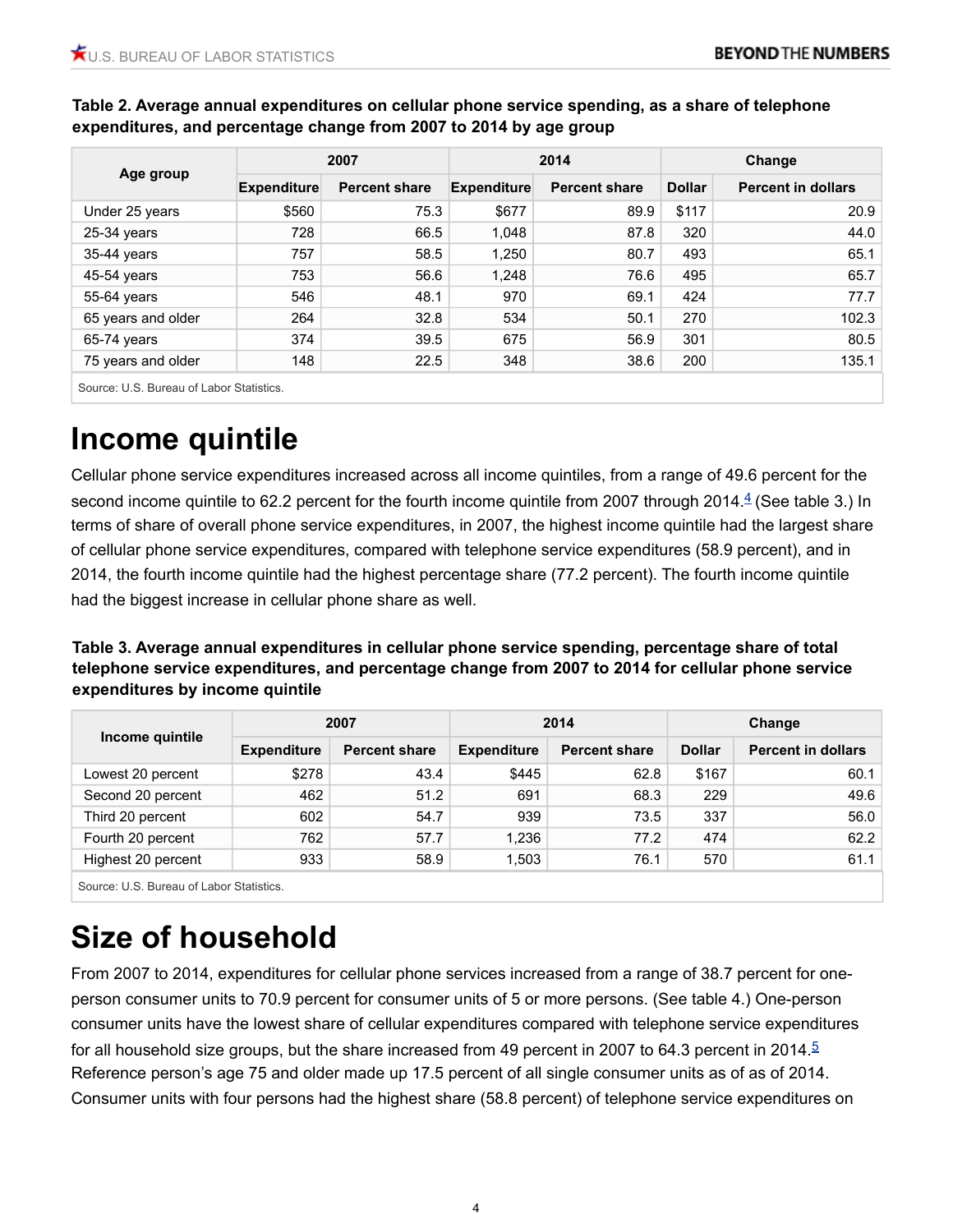cellular phone services in 2007, but consumer units with five or more persons had the highest share (79.5 percent) in 2014.

**Table 4. Average annual expenditures in cellular phone service spending, percentage share of total telephone service expenditures, and percentage change from 2007 to 2014 for cellular phone service expenditures, by size of consumer unit**

| <b>Consumer unit size</b>                |                    | 2007                 | 2014                |                      | Change        |                           |
|------------------------------------------|--------------------|----------------------|---------------------|----------------------|---------------|---------------------------|
|                                          | <b>Expenditure</b> | <b>Percent share</b> | <b>Expenditures</b> | <b>Percent share</b> | <b>Dollar</b> | <b>Percent in dollars</b> |
| One person                               | \$346              | 49.0                 | \$480               | 64.3                 | \$134         | 38.7                      |
| Two or more persons                      | 718                | 56.1                 | 1,168               | 75.0                 | 450           | 62.7                      |
| Two persons                              | 581                | 52.6                 | 938                 | 69.9                 | 357           | 61.4                      |
| Three persons                            | 781                | 58.2                 | 1,260               | 76.7                 | 479           | 61.3                      |
| Four persons                             | 858                | 58.8                 | 1,400               | 79.4                 | 542           | 63.2                      |
| Five or more persons                     | 876                | 57.9                 | 1,497               | 79.5                 | 621           | 70.9                      |
| Source: U.S. Bureau of Labor Statistics. |                    |                      |                     |                      |               |                           |

# **Conclusion**

Over the past 8 years, consumer units in all age groups, income quintiles and household size groups continued to increase their spending on cell phones. The under-25-age group now makes almost 90 percent of their total telephone expenditures for cellular phone services, closely followed by the 25- to-34-year-old group at 88 percent. However, the growth rate in their expenditures has slowed over time for these two age groups. In 2014, the highest income quintile as well as households with five or more people now spend an average of approximately \$1,500 per year on cellular phone services. A single person spends almost \$500 per year on average. The shift of consumer expenditures on telephone services from increasing cellular services and decreasing residential services has been drastic. The data continued to point towards a decline in consumers' spending on residential phone services that started as far back as 2001.

This **Beyond** the **Numbers** article was prepared by Brett Creech, economist in Office of Prices and Living Conditions, U.S. Bureau of Labor Statistics. [E-mail:creech.brett@bls.gov](mailto:creech.brett@bls.gov); telephone: (202) 691-6900.

Information in this article will be made available to sensory-impaired individuals upon request. Voice phone: (202) 691-5200. Federal Relay Service: 1-800-877-8339. This article is in the public domain and may be reproduced without permission.

**RELATED ARTICLES**

[Consumer expenditure vary by age](https://www.bls.gov/opub/btn/volume-4/consumer-expenditures-vary-by-age.htm)

[Movies, music and sports entertainment spending](https://www.bls.gov/opub/btn/volume-4/movies-music-sports-entertainment-spending.htm)

[Income and spending patterns among Black households](https://www.bls.gov/opub/btn/volume-3/income-and-spending-patterns-among-black-households.htm)